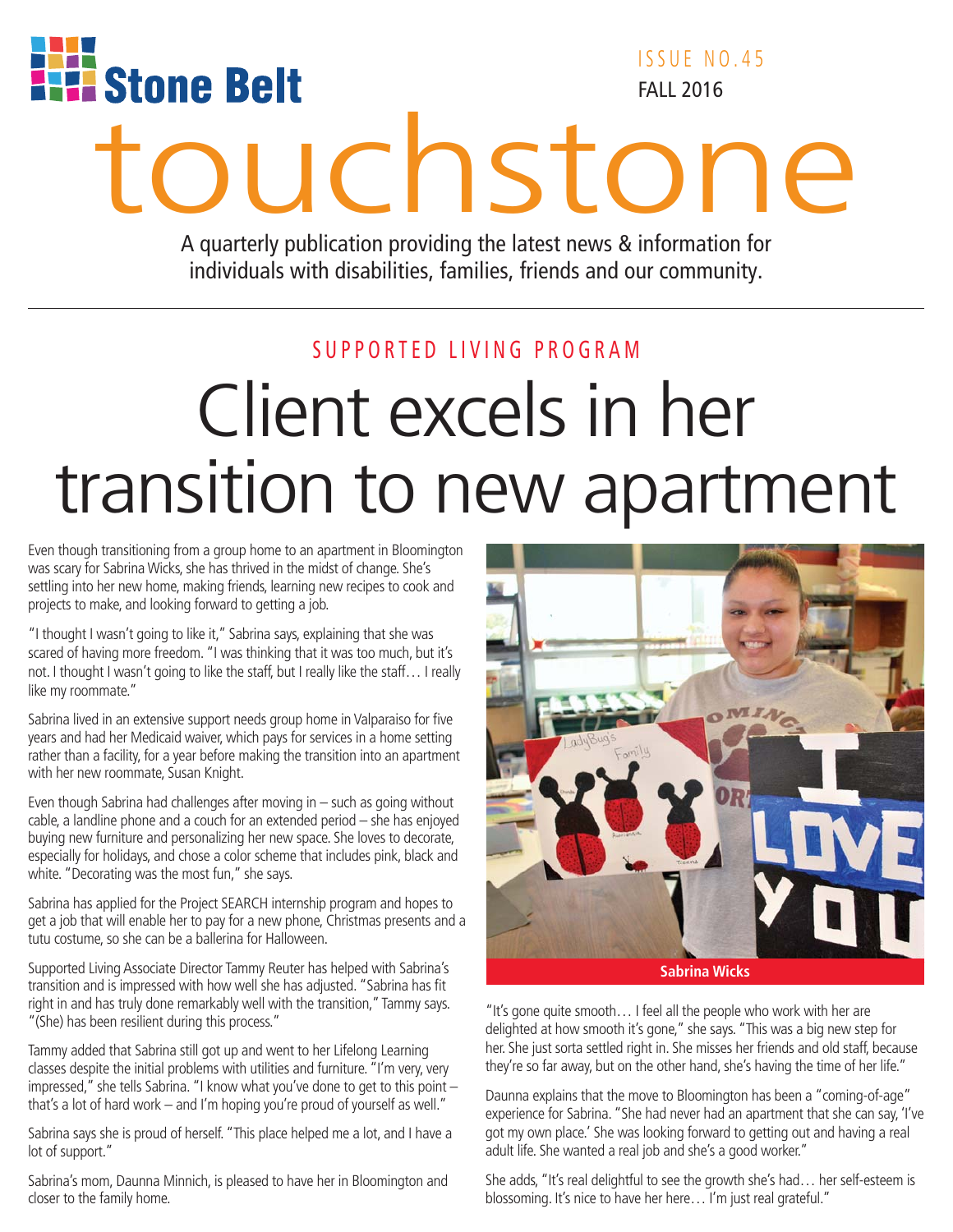#### FROM THE CEO

# Let your voice be heard!

There sure is a lot of attention on the elections this year, especially the presidential race. You can't look or listen anywhere that you don't see and hear "Trump this" or "Clinton that." But much of the impact for people with disabilities and their families that depend on supports and services is in the Indiana General Assembly. That is why Stone Belt, along with four other partners, sponsored the recent candidates' forum. We were very pleased with the turnout of candidates and audience participants, and we received positive feedback about the event. You can read a recap in this Touchstone issue.

The 2017 Indiana General Assembly (our state version of Congress) has a budget-making session from January to April. The budget that is passed will be in effect for the next two years. Since about 95 percent of Stone Belt's budget – and that of many other disability service providers – is determined by the state budget, it is critical that supports and services for client services receive a sufficient appropriation with which to operate.

Our immediate attention is focused on encouraging you – and, in fact, imploring you – to get out and vote. Imagine if every person with a disability, their family members, the staff that supports them and the community members with an interest in these issues would identify themselves as advocates and vote. I'm telling you, the office seekers would pay attention and work harder to get those votes.

Here's why it is important at the state level. Despite our progress in the 2015 session that restored funding for services, our workforce crisis continues. We are losing ground on pay levels for the direct support professional (DSP) and others as wages in other sectors increase. We have increased pay and benefits, but cannot close the gap on job openings and vacancies. Getting a DSP wage increase is our number one advocacy issue. Without this, staffing the needs of clients currently receiving or waiting for services cannot adequately be met.

There are important issues at the national level, too. We know that Medicaid, the primary way that people with disabilities get funding for healthcare and long-term services, is continually under the eye of Congress as they look at budget priorities. Changes in the Medicaid system could erode the safety net and set community-based services back significantly. There are also other issues – such as civil rights, education, employment and healthcare – that will also impact people with disabilities. Go to **www.thearc.org** to learn more about what is at stake.

As you prepare to vote in November, search the internet to find the positions of the candidates running for office so you'll be informed on how they might vote on important disability issues. Or better yet, show up at candidate forums and ask them directly where they stand. By doing this, you'll show them that disability issues matter to their constituents. Enough of us doing this will show them that we are a voting block to be heeded.

Sincerely,

hdi Sum

Leslie Green, CEO

# Grant to prepare students for work EMPLOYMENT

On October 1, Stone Belt Arc received a two-year \$660,000 grant to provide pre-employment transition services for students with disabilities.

As grant fiscal agent, Stone Belt Arc's Community Employment will partner with other agencies to provide services in 13 counties and 25 schools. While details are still in planning stages, Bitta DeWees, director of Community Employment, says of the grant program, "It's hard to say exactly what that's looking like, but it's huge."

New legislation requires the state to allot at least 15 percent of its Vocational Rehabilitation dollars to youth transitional programs. When the state put out a request for grant proposals, DeWees helped write one that will allow partner agencies to go into the schools and provide pre-employment transitional services for a program dubbed Employment Foundations.

"It's very exciting," DeWees says. "It's by far the largest grant we have received in employment services."

Transitional services will include teaching workplace skills, career counseling, supporting self-advocacy, coordinating internships and helping explore post-secondary options as requested. By being in the schools and providing needed services, DeWees adds that the agency builds connections that open doors if clients need employment services in the future.

Organizers are still talking with schools and trying to figure out processes needed to help the program run smoothly. In essence, Stone Belt will serve six schools, with LIFEDesigns, Knox County ARC, Four Rivers Resource Services and Developmental Services Inc. splitting the other 19 schools.

As the program launches, agencies will present a menu of opportunities to the schools, and then the schools will start picking students who could benefit from the program. Students and their support teams will help select needed services that supplement, but don't duplicate, what they are already learning in school. Employment staff will work with students either in groups or one-on-one and help them create a plan for life after high school, employment and/or post-secondary education.

Although the grant is approved for students 14 and older, DeWees says the targeted high-schoolers will probably be freshmen and sophomores.

"There is just a huge focus and movement on community employment," DeWees says. "People with disabilities, if you ask them what they want to do, they want to go to work. When you see this focus on youth… it's exciting."

She adds that gaining employment not only provides a person with money, but it also changes people's perceptions of who they are.

"They're capable, not needy; they're contributing, not dependent; they pay taxes, but the other thing that starts to happen is they start to make friends. And it changes the community's perception," DeWees says.

"Community employment is very important because it empowers people to be contributing members of society, and everyone wants to contribute, and everyone has skills, abilities and interests that make them employable. One thing that makes Stone Belt unique is we absolutely, truly believe that everyone is capable of working."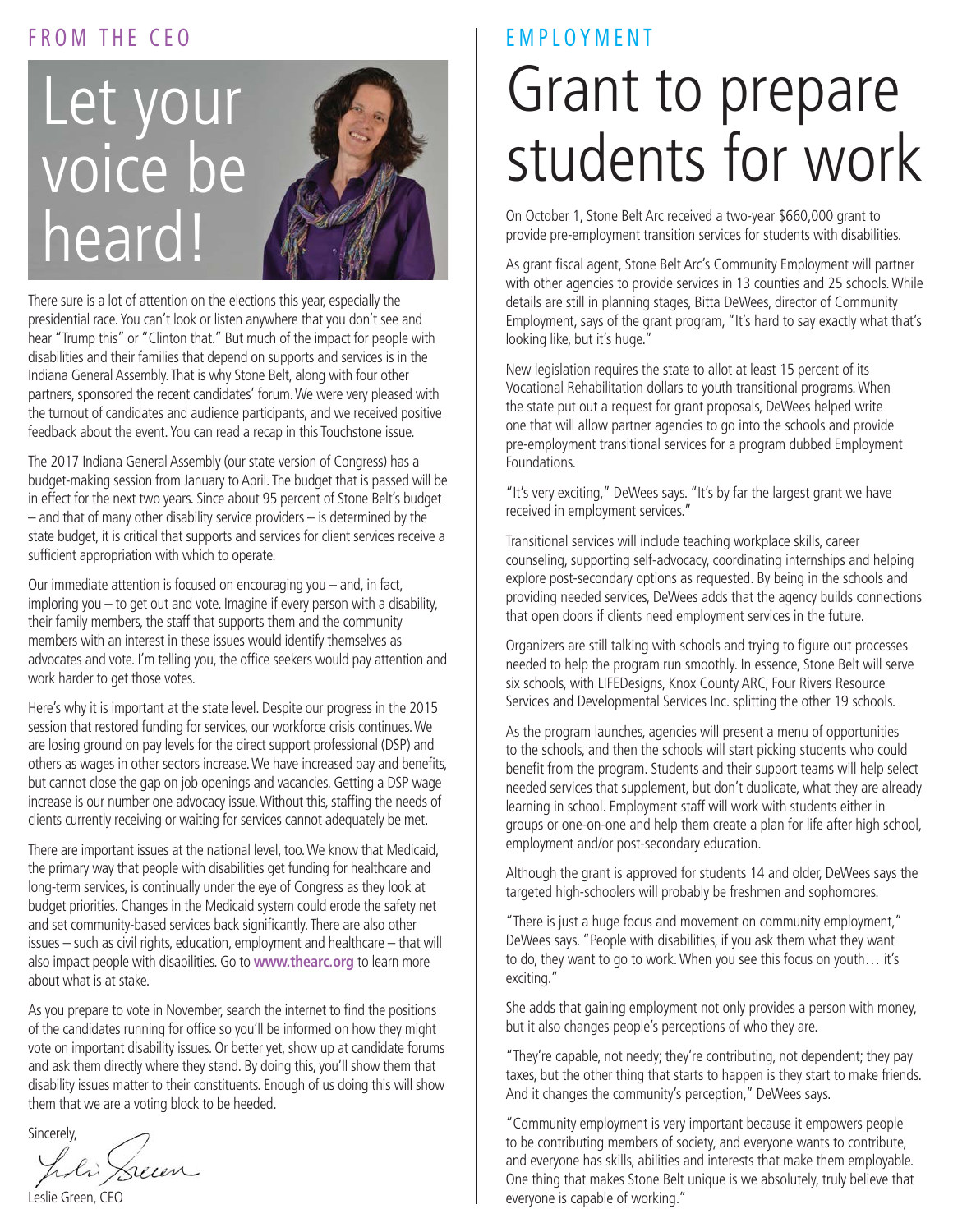

# PROGRAMMING Special guest calms anxiety  $\parallel$ <sup>anxiety panel</sup>

A special guest visited Milestones last month and worked with therapist Cindi Winegardner.

Romeo, a therapy dog, and his handler, Julie Miller (also of Milestones), came in to provide therapeutic support to Winegardner's 15-year-old client with a long history of anxiety in multiple areas, including social anxiety and a fear of dogs.

This has been an area of focus for the client, because he wants to be a first responder and is currently volunteering with the Bloomington Police Department. He knows he will need to work around K-9s in order to successfully fulfill this career path.

The idea arose after Romeo participated in a "thank you" visit to the Bloomington Police Department with a local volunteer group. When

Winegardner told her client about the visit, they decided this was the perfect opportunity to address his anxiety toward dogs.

The young man was encouraged to prepare a list of questions on his own to ask Miller as he approached and spent time with Romeo. He was able to do this and even more. He greeted both the dog and handler with ease, and before long was asking to hug Romeo and take a selfie with him.

An added bonus of this session was that the client's younger sibling, who is very shy and rarely speaks, was told she needed to ask permission before petting Romeo. She was able to do this and also got to share in some of the love.

Therapy animals can have an amazing impact on clients in a variety



of ways. This connection can help alleviate the anxiety, build positive relationships, and allow both of these young people to feel a sense of success and progress in the work they are doing.

### Director, therapist participate in anxiety panel COMMUNITY

and therapist Deb Mischler sat on a community panel to raise awareness of youth anxiety on September 22.

With the intent of serving parents, teachers, ministers, youth workers and any adult interacting with teenagers, the panel discussed recognizing signs and symptoms and understanding what to do if they suspect a child or teen is experiencing anxiety.

Wiltz helped organize the panel and recruited Mischler to participate. The event at Monroe County Public Library included experts presenting information on youth anxiety and how to access local resources.

The free public program was sponsored by the City of Bloomington Commission on the Status of Children and Youth, Milestones and Centerstone.

## Deb Lane joins Milestones as practice manager STAFF

After 21 years in the School of Education at Indiana University, Deb Lane has joined Milestones as the new practice manager.

Years ago, she worked as a surgery technician, and when she decided to go to graduate school, she chose to get a master's degree in business management with a healthcare focus. She earned her degree three years ago.

"It's always been my dream to work in healthcare," Lane says. "I felt like this was an opportunity that opened up for me... It seemed like the prime opportunity."

In many medical offices, practice managers are often registered nurses with a business background. Lane says she is excited that the position with Milestones concentrated on the business side, which allows her to work in the health field without going back to school.

"It's exciting for me to put my degree in place," she says, adding that she's also excited about meeting everyone at Milestones and learning all the new systems in place. "Everything is exciting for me, because I love learning."

She has spent her first few weeks training, meeting people and learning the ins and outs of her job, which will include organizing and managing day-to-day operations, facilities, vehicles, equipment, supports and

resources, billing, coordinating programs and services, supervising and working with staff.

In addition to a master's in business and health care administration from Indiana Wesleyan University, Lane has a bachelor's degree in business management, also from IWU, and an associate degree in surgical technology with a minor in business from Vincennes University.

Prior to leaving Indiana University, Lane worked in curriculum and instruction as the School of Education's department administrator. She earned the school's Staff Merit Award in 2004, received an IU Staff Merit Award in 2005 and held offices on the Staff Council.



In her spare time, she enjoys spending time with her eight grandchildren, swimming, going to the park and meeting new people. She lives in Greene County.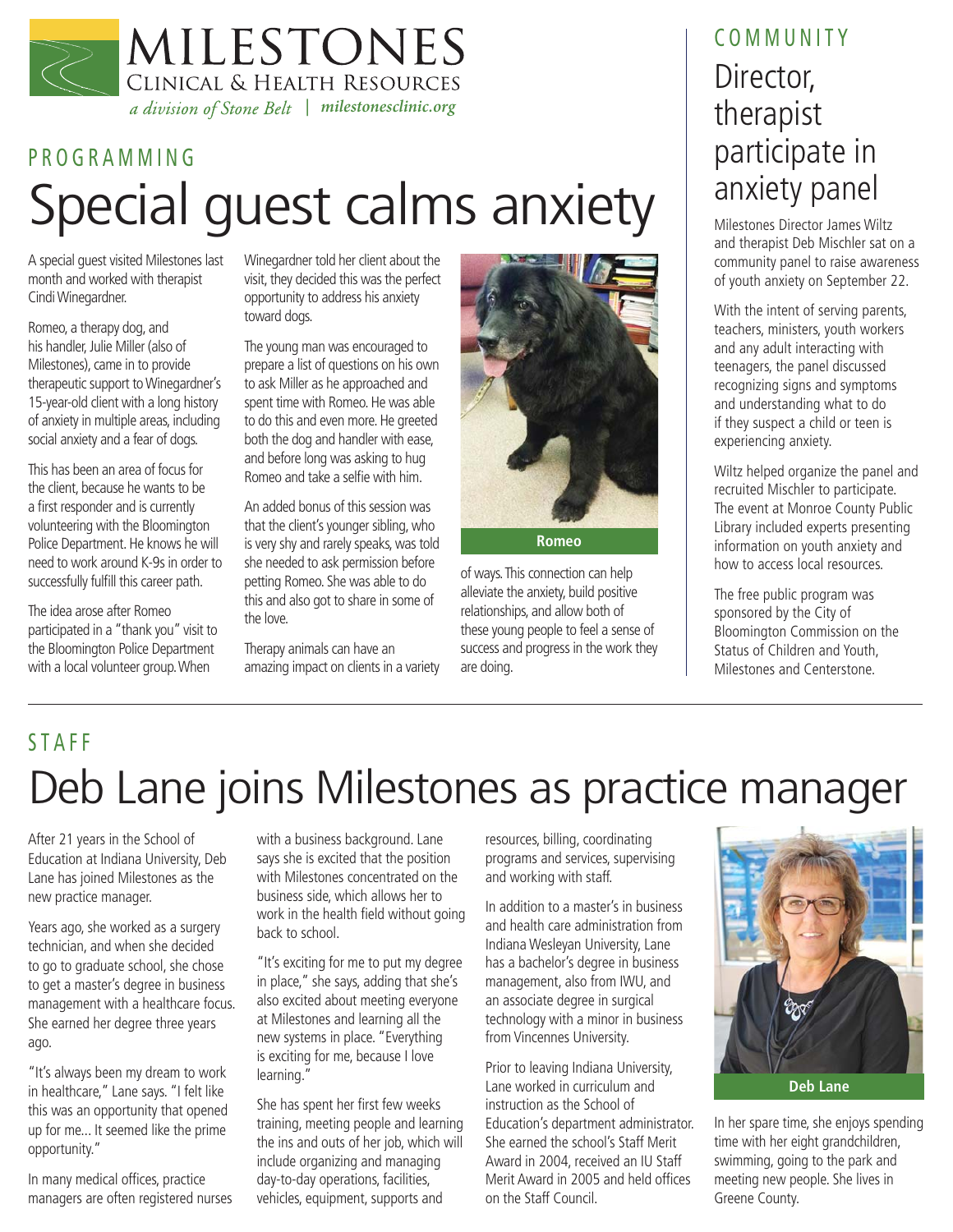#### ADVOCACY



**Keith Klein moderates the Aging & Disabilities Candidate Forum.**

# Forum educates candidates on aging, disability issues

With the purpose of giving Indiana General Assembly candidates information about living with aging and disability issues – or supporting someone who does – a committee of community advocates hosted the Aging and Disabilities Candidates Forum on Monday, Aug. 29, at Sherwood Oaks Christian Church.

"It was critically important for the candidates to hear directly from those persons impacted by state decision-makers and to also let voters know where the candidates stand on the issues important to people with disabilities," said Stone Belt CEO Leslie Green. "This forum offered the opportunity for both of these things to occur."

More than 100 people turned out to learn more about the candidates and how they would respond to aging and disability issues should they be elected or re-elected.

Presentations by The Arc of Indiana Executive Director Kim Dodson and Indiana University lecturer Steve Rahko illuminated a problem in the caregiver industry: not having enough people caring for those with disabilities and within the elderly population.

"I think we really are at a point where we are in a crisis," Dodson said, adding that she would hate to see the problem brought to light by a crisis or tragedy before legislators took action. "We really do not have enough people caring for people with disabilities and the elderly population."

Rahko said he expects the caregiver industry to be the country's largest industry by 2020, with a multi-million-person gap between those needing services and those providing services by 2040, if legislators don't step up and do something about the problem now.

At the core of the problem, according to Rahko, is the average low wages for caregivers, which is about \$9 to \$10 across the country. With that minimal income, employee turnover is great. Rahko encouraged the candidates to support and work toward a wage proportional to the work the caregivers are performing.

The eight candidates who attended – Bill Breeden (D-House District 46), Rep. Bob Heaton (R-House District 46), Penny Githens (D-House District 60), Rep. Matt Pierce (D-House District 61), Rep. Jeff Ellington, (R-House District 62), Steve Lindsey (D-House District 62), Rep. Eric Koch (R-Senate District 44), Sen. Mark Stoops (D-Senate District 40) – agreed that low wages were a problem, but didn't agree on solutions. The dilemma rests between providing funds for social services and being good stewards of the state's money.

Stone Belt will be continuing its efforts throughout the fall and into the budget-making legislative session next year for increased funding to support higher wages for DSPs and other staff. Learn how to get involved in Stone Belt's efforts by visiting the advocacy page (**www.stonebelt.org/forms/advocacy-news/**) and signing up for advocacy information and alerts.

#### 2016 ANNUAL **CELEBRATION** AWARD **WINNERS**

Congratulations to our 2016 Annual Celebration Award Winners!

#### **The Self-Determination Award**

- Susan Knight
- Jessica Cababie

#### **The Empowered Learning Award**

- Tasia Tanier-Gesner
- Sarah McKenney

#### **The Outstanding Contributions Award**

- Josh Munoz
- Damita Rudolph

#### **The Self-Directed Home Life Award**

- Cheryl Thompson
- Lora Vanosdol

#### **The Positive Supports Award**

- Donnie Stitt
- April Gephart

#### **The Employment Award**

- Travis Smith
- Melanie Hays

#### **The Quality of Life Award**

- Cindy Anderson
- Taylor Oligee

#### **The Community Partner Award**

- Bucceto's Smiling Teeth • Housing Partnerships Incorporated
- Dr. Drew Watters and IU Health Emergency **Staff**

#### **The Outstanding Volunteer Award**

• Richie Gillespie

**The Elbert Johns Self-Advocacy Award** • Gary Taylor

**The Visionary Leadership Award**

• Susan Hoard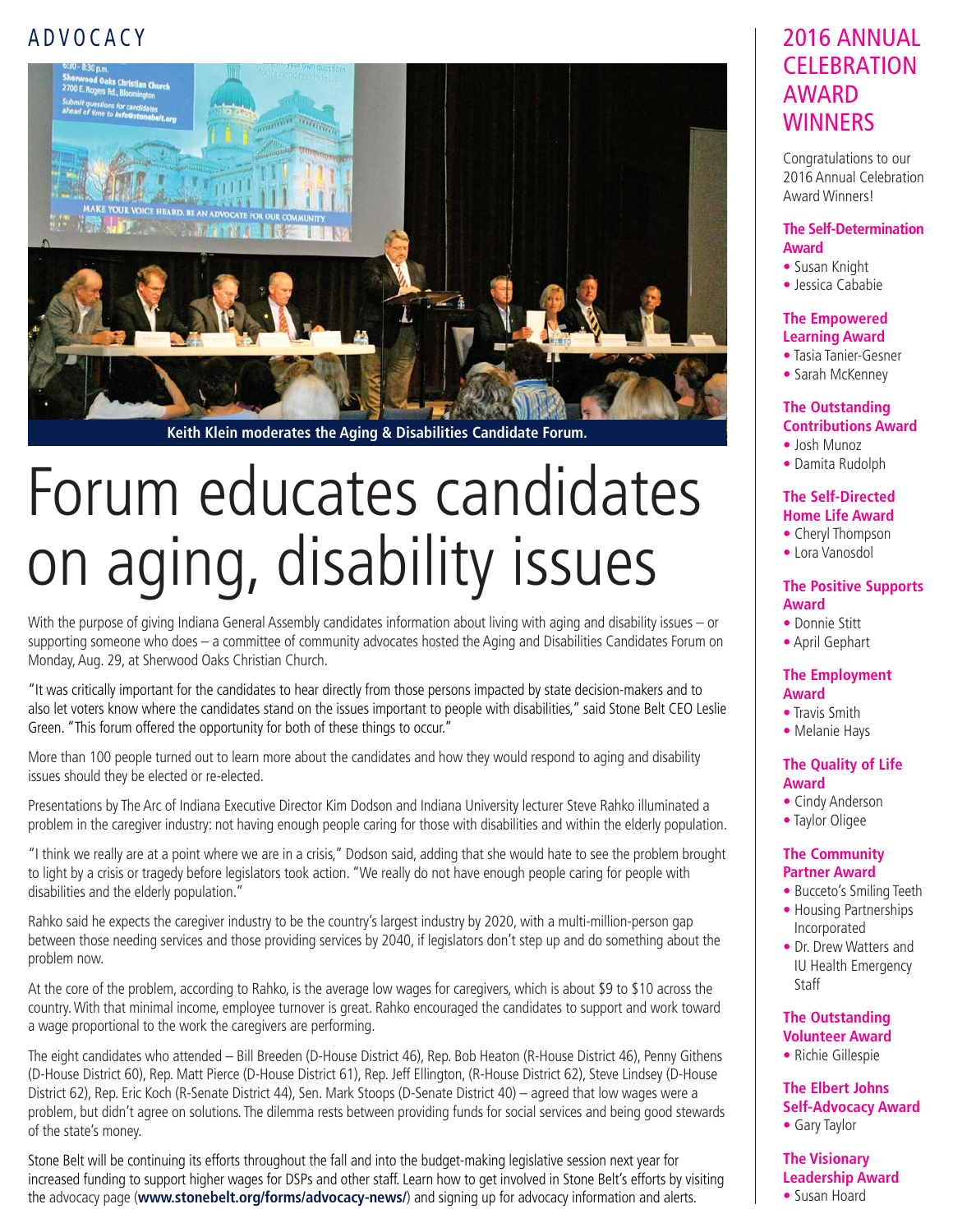#### WHY I GIVE

# First-time donor: Richie Gillespie

#### **Richie Gillespie is a Bloomington native who volunteered his time to represent Stone Belt at the 2016 Dancing with the Celebrities fundraising event.**

All one needs to do is visit the facilities on East 10th Street in Bloomington to understand that Stone Belt is a truly amazing organization. The energy and smiles from the clients are enough to make your heart melt. Everywhere you look, progress is being made. Whether in art class making beautiful, colorful pieces or working on important items for Cook Medical, the clients are able to grow into selfempowered individuals. These programs are an absolute must, not only for the clients themselves, but also for their families.

I knew Stone Belt played an integral role in helping our local communities thrive, but I did not understand how deeply its influence spread. It is extremely important that Stone Belt has the continued ability to service its 2,000-plus clients.

My ideals align with Stone Belt's mission of preparing, empowering and supporting people to live fulfilling lives-- a concept for which everyone should be on board. This is why I give.

**Complete the enclosed giving envelope and drop it in the mail with your donation, or visit stonebelt.org to donate online.** 



**Richie Gillespie**

#### THANK YOU DONORS

Stone Belt extends appreciation to our generous donors from July 1 to August 31, 2016. We are grateful for their continued support. Every effort is made to ensure accuracy of this listing. If you think there has been an omission, please accept our apology and contact Derek Richey at (812) 332-2168 ext. 214 or **drichey@stonebelt.org**.

#### **Pillar Society (\$5,000 - \$9,999)**

IU Credit Union, Randall & Rae Kirk

#### **Limestone Society (\$2,500 - \$4,999)**

Richard Sanders, Donald & Carolyn Snyder

#### **Builder Society (\$1,000 - \$2,499)**

Malcolm Brown, Alexander & Virginia Buchwald, Art & Kay Dahlgren, German American Bank, Jim & Joyce Grandorf, Don, Carol-Anne, & Jonathon Hossler, Winston & Sue Shindell, Kurt & Lisa Zorn

#### **Advocate Society (\$500 - \$999)**

Karen Atkins, Kimberly Carmichael, Joseph Rezits, Richard & Susan Stryker, Saundra Taylor, Mary Wennerstrom Phillips, Charlotte Zietlow

#### **Steward Society (\$100 - \$499)**

Diana Baker & Tom Carter, Barrow, Loimer, & Fleener Family, Bill & Michelle Bartley, Sarah Baumgart & Bill Lozowski, Bennett Diversified Products Inc., Victoria Borrelli, Jean Camp, Ruth Chesmore, Susan Cote, Charlotte Daniel, Larry & Betty Davidson, Joseph & Betty Deckard, Richard & Rosemary Dever, David & Jane Dunatchik, Joe & Gloria Emerson, Mary & Joseph Gajewski, Richie Gillespie, John & Nancy Gilliland, Catherine Gray & John Turner, Henry Gray, David & Judy Haas, Justin & Emily Harrison, Don, June, & Tim Hendricks, Anne Higley & Eric Benson, Tim Hines & Rebecca Philippsen, Douglas Hofstadter, Everett & Betty Kerr, Harold & Claudia Lindman, Gregory Lloyd, Dan & Beth Lodge-Rigal, Russell Lyons, Robert & Suzanne Mann, Edwin Marshall, D.J. Masson & Betsy Gersin, Keith & Marion Michael, Stuart & Cookie Mufson, Bob & Mary Page, William & Phyllis Perkins, Dawn & Kevin Petrow, Richard Rose, Jerry & Nancy Ruff, Harold & Sandy Sabbagh, Cliff & Joan Travis, Harold Turner, Bill Van Tine, Albert Velasquez, Weddle Bros. Construction, Wayne & Vivian Winston

#### **Friend Society (\$1 - \$99)**

Shirley Bastin, Shirley Boardman, John & Karen Braun, Ron & Evelyn Crowe, Jay & Lori Deck, Eddie & Beverly Deckard, Imogene Embry, Mark & Linda Fields, Joe & Rosalie Fleener, Susan Fletcher, Steven Floyd, Leslie Green & Ed Maxedon, Michael Halliburton, Kathy Johnson, Thomas & Janet Kiser, Bryan Mattison, Myla Jean Meadows, Larry & Brenda Mitchell, Noell & Steve Mosca, Richard Panicco, Steve & Sue Parrish, Tim & Marilyn Parrish, Bobbie & Channing Partenheimer, Timothy Paton, Dave, Brenda, & Matt Polley, Karen Sue & Darrell Rose, Bill & Karen Stucky, Tom & Jeanette Thompson, Albert & Marie Vendel, Andrew & Susan Williams, Eva Woods, Biannca Yates, Bill & Phillis Young, Michael Young, Anonymous (12)

#### **In Kind Donors**

Buccetto's Pizza



**Our programs supported in part through a grant from the Smithville Charitable Foundation.**